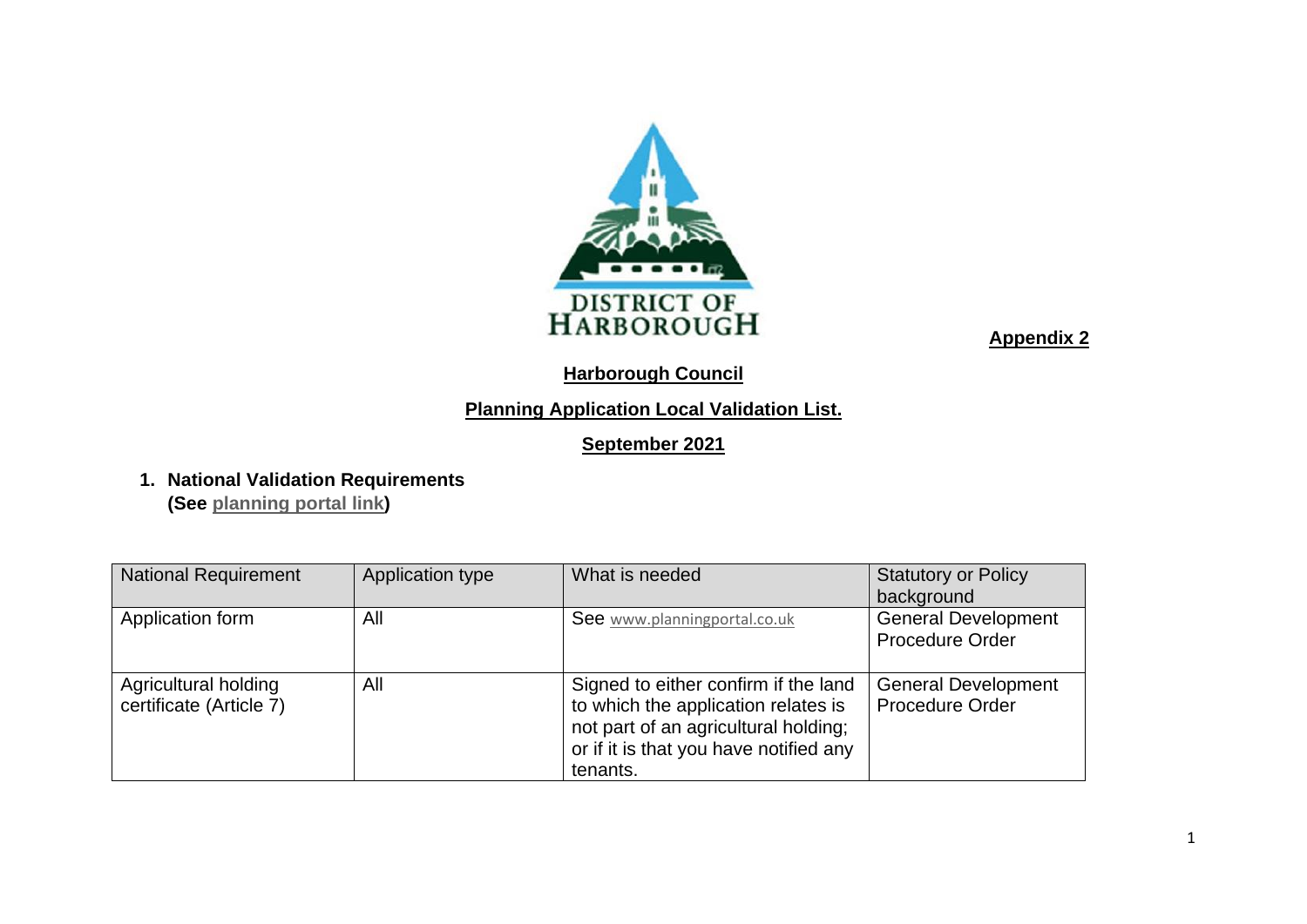| Ownership certificate                 | All                                                                                                                                                                                                                                                                                     | Signed form.                                                                                                                                                                                                                                                                                                                                                                                                                                                                                                                           | <b>General Development</b>                           |
|---------------------------------------|-----------------------------------------------------------------------------------------------------------------------------------------------------------------------------------------------------------------------------------------------------------------------------------------|----------------------------------------------------------------------------------------------------------------------------------------------------------------------------------------------------------------------------------------------------------------------------------------------------------------------------------------------------------------------------------------------------------------------------------------------------------------------------------------------------------------------------------------|------------------------------------------------------|
| (A,B,C, or D as applicable)           |                                                                                                                                                                                                                                                                                         |                                                                                                                                                                                                                                                                                                                                                                                                                                                                                                                                        | <b>Procedure Order</b>                               |
| Site location plan                    | All                                                                                                                                                                                                                                                                                     | A site location plan at a scale of<br>either 1:1250 or 1:2500 which<br>identifies the site and the<br>surrounding area and shows at<br>least two roads and the north<br>point.<br>The site should be outlined in red<br>on all copies and any other land<br>owned by the applicant in blue. It<br>should include all land necessary<br>to carry out the proposed<br>development (for example, land<br>required for access to the site from<br>a public highway, visibility splays,<br>car parking and open areas<br>around buildings). | <b>General Development</b><br><b>Procedure Order</b> |
| Design and Access<br><b>Statement</b> | Applications for<br>$\bullet$<br>major development<br>Applications for<br>$\bullet$<br>development in a<br>Conservation Area.<br>where the proposed<br>development<br>consists of:<br>One or more<br>$1_{-}$<br>dwellings; or<br>2. A building or<br>buildings with a<br>floor space of | Design and Access Statement<br>must:<br>(a) Explain the design principles<br>and concepts that have been<br>applied to the proposed<br>development; and<br>(b) Demonstrate the steps taken to<br>appraise the context of the<br>proposed development, and how<br>the design of the development<br>takes that context into account<br>A development's context refers to<br>the particular characteristics of the<br>application site and its wider                                                                                      | <b>General Development</b><br>Procedure Order.       |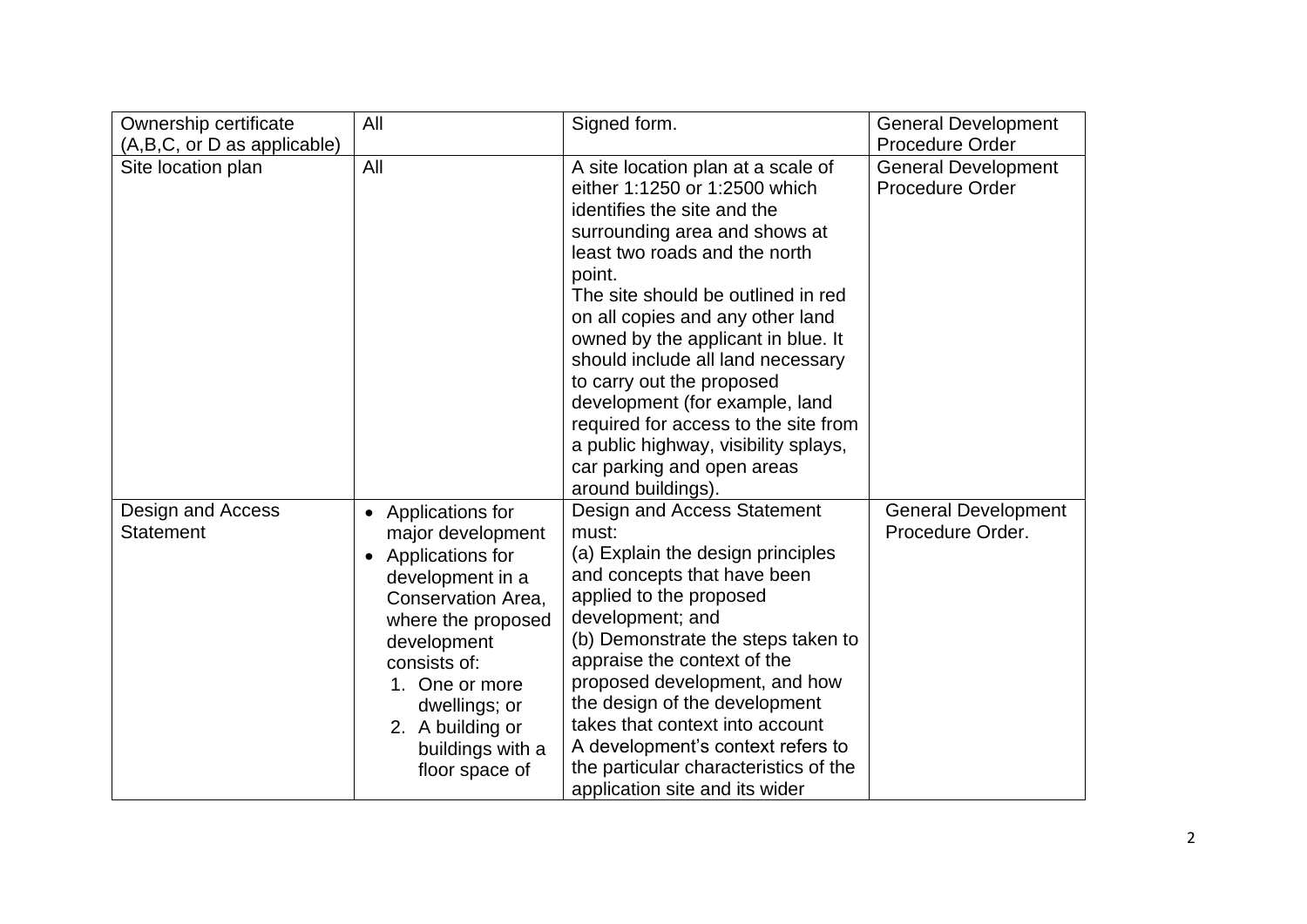| Application fee | 100 square<br>metres or more<br>Applications for<br>listed building<br>consent<br>All | setting. These will be specific to<br>the circumstances of an individual<br>application and a design and<br>access statement should be<br>tailored accordingly.<br>Design and access statements<br>must also explain the applicant's<br>approach to access and how<br>relevant local plan policies have<br>been taken into account. They<br>must detail any consultation<br>undertaken in relation to access<br>issues, and how the outcome of<br>this consultation has informed the<br>proposed development. Applicants<br>must also explain how any specific<br>issues which might affect access<br>to the proposed development have<br>been addressed.<br>Payment required. | National regulations. |
|-----------------|---------------------------------------------------------------------------------------|--------------------------------------------------------------------------------------------------------------------------------------------------------------------------------------------------------------------------------------------------------------------------------------------------------------------------------------------------------------------------------------------------------------------------------------------------------------------------------------------------------------------------------------------------------------------------------------------------------------------------------------------------------------------------------|-----------------------|
|                 |                                                                                       |                                                                                                                                                                                                                                                                                                                                                                                                                                                                                                                                                                                                                                                                                |                       |

# **2. Local Validation Requirements – Plans and drawing for householder applications**.

| <b>Local Requirement</b> | Application type | What is needed                      | <b>Statutory or Policy</b> |
|--------------------------|------------------|-------------------------------------|----------------------------|
|                          |                  |                                     | background                 |
| Site plan/block plan     | All              | The site plan should be drawn at    | <b>General Development</b> |
|                          |                  | an identified standard metric scale | <b>Procedure Order</b>     |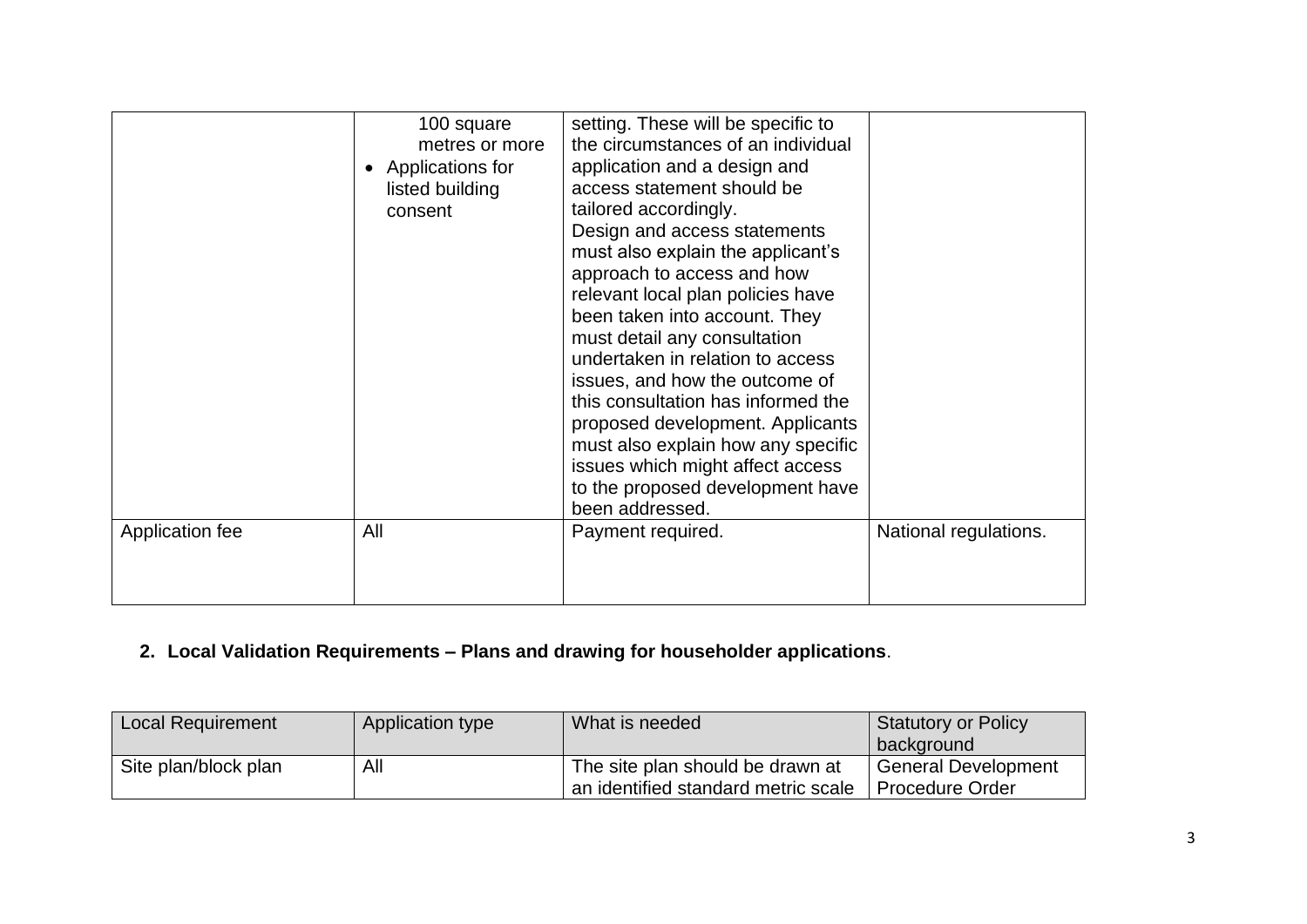| <b>Local Requirement</b>             | Application type                                                         | What is needed                                                                                                                                                                                                                                                                                                 | <b>Statutory or Policy</b><br>background                                      |
|--------------------------------------|--------------------------------------------------------------------------|----------------------------------------------------------------------------------------------------------------------------------------------------------------------------------------------------------------------------------------------------------------------------------------------------------------|-------------------------------------------------------------------------------|
|                                      |                                                                          | (e.g., 1:500 or 1:200). It should<br>accurately show: the direction of<br>north; the proposed development<br>in relation to the site boundaries<br>and other existing buildings on<br>site. Car parking arrangements to<br>be shown. Plans to have written<br>dimensions including those to the<br>boundaries. | Local Plan Policy GD8                                                         |
| Existing and proposed<br>floor plans | All                                                                      | All plans to be drawn at a<br>minimum scale of $1:50$ , or $1:100$ .<br>Plans should be proportionate to<br>the nature and size of the<br>proposal, titled and numbered<br>identifying revisions, and<br>annotated with dimensions and<br>scale bar. Sketch plans do not<br>substitute for scale plans.        | <b>General Development</b><br><b>Procedure Order</b><br>Local Plan Policy GD8 |
| Existing and proposed<br>elevations  | All                                                                      | All plans to be drawn at a<br>minimum scale of 1:50, or 1:100.<br>Plans should be proportionate to<br>the nature and size of the<br>proposal. Proposed plans to have<br>key written dimensions.                                                                                                                | <b>General Development</b><br><b>Procedure Order</b><br>Local Plan Policy GD8 |
| Plans and drawings -<br>detail       | Roof extensions,<br>dormer windows and<br>window and door<br>replacement | Submit elevations of the whole<br>property, not just the roof and<br>upper floor(s)<br>Submit existing and proposed<br>sections through the roof                                                                                                                                                               | <b>General Development</b><br><b>Procedure Order</b><br>Local Plan Policy GD8 |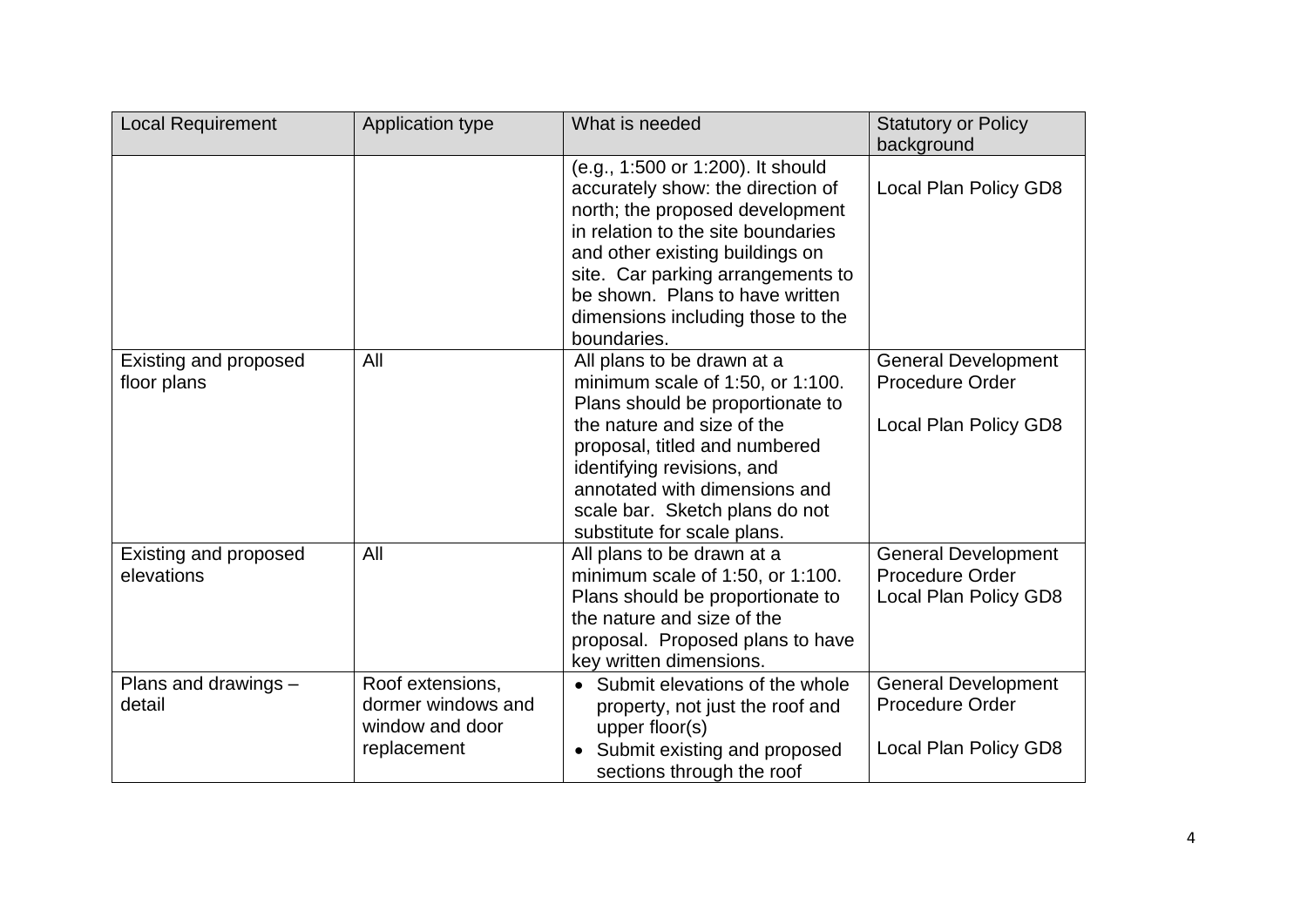| <b>Local Requirement</b>     | Application type         | What is needed                                                                                             | Statutory or policy<br>background                    |
|------------------------------|--------------------------|------------------------------------------------------------------------------------------------------------|------------------------------------------------------|
| Site plan/block plan         | All                      | The site plan should be drawn at<br>an identified standard metric scale<br>(1:500 or 1:200). It should     | <b>General Development</b><br><b>Procedure Order</b> |
|                              |                          | accurately show: the direction of<br>north; the proposed development<br>in relation to the site boundaries | Local Plan Policy GD8                                |
|                              |                          | and other existing buildings on site,<br>with written dimensions including                                 |                                                      |
|                              |                          | those to the boundaries. The<br>following may be required, unless                                          |                                                      |
|                              |                          | these would not influence or be                                                                            |                                                      |
|                              |                          | affected by the proposed<br>development.                                                                   |                                                      |
| Existing and proposed        | All applications         | All plans to be drawn at a minimum                                                                         | <b>General Development</b>                           |
| floor plans                  | including change of      | scale of 1:50, or 1:100. Plans                                                                             | <b>Procedure Order</b>                               |
|                              | use                      | should be proportionate to the                                                                             |                                                      |
|                              |                          | nature and size of the proposal,<br>titled and numbered identifying                                        | Local Plan Policy GD8                                |
|                              |                          | revisions, and annotated with                                                                              |                                                      |
|                              |                          | dimensions and scale bar.                                                                                  |                                                      |
| <b>Existing and proposed</b> | All applications         | All plans to be drawn at a minimum                                                                         | <b>General Development</b>                           |
| elevations                   | involving building work, | scale of 1:500, or 1:100. Plans                                                                            | Procedure Order                                      |
|                              | alterations to buildings | should be proportionate to the                                                                             |                                                      |
|                              | or display of            | nature and size of the proposal,                                                                           | Local Plan Policy GD8                                |
|                              | advertisements           | titled and numbered identifying                                                                            |                                                      |

### **3. Local Validation Requirements – Plans and drawing for all applications (excluding householder).**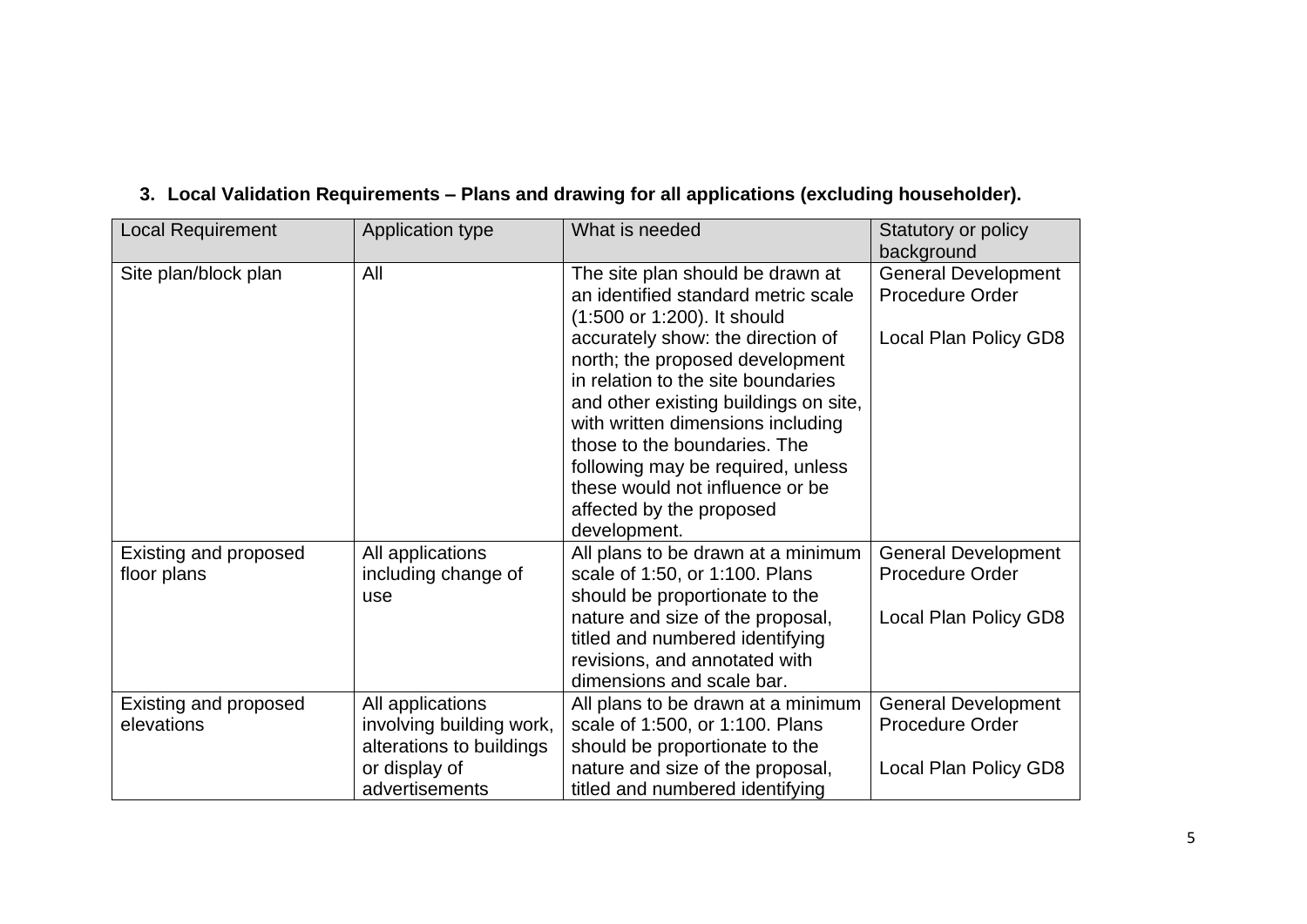|              |                                                                                       | revisions, and annotated with<br>dimensions and a scale bar.                                                                                                                                                                                                                                                                                                      |                                                                               |
|--------------|---------------------------------------------------------------------------------------|-------------------------------------------------------------------------------------------------------------------------------------------------------------------------------------------------------------------------------------------------------------------------------------------------------------------------------------------------------------------|-------------------------------------------------------------------------------|
| Levels       | All applications<br>involving building work<br>proposing changes to<br>ground levels. | Full information should be<br>submitted to demonstrate how<br>proposed buildings relate to<br>existing site levels and<br>neighbouring development. Such<br>plans should show existing site<br>levels and finished floor levels<br>(with levels relating to fixed datum<br>points off site) and also show the<br>proposals in relation to adjoining<br>buildings. | <b>General Development</b><br><b>Procedure Order</b><br>Local Plan Policy GD8 |
| Parking plan | Where proposals<br>increase or reduce<br>parking.                                     | Submit existing and proposed<br>parking plans, to scale, showing<br>proposed parking arrangements<br>and layout and the existing and<br>proposed.                                                                                                                                                                                                                 | <b>General Development</b><br><b>Procedure Order</b><br>Local Plan Policy GD8 |

### **4. Local Validation Requirements – Information for specific application types.**

| Proposals             | Application type | What is needed                                                                                                                                             | Statutory or policy<br>background |
|-----------------------|------------------|------------------------------------------------------------------------------------------------------------------------------------------------------------|-----------------------------------|
| <b>Advertisements</b> | Advertisements   | Scale plans, elevations and<br>sections<br>Show the following details on<br>drawings:<br>The method, type and<br>colour of illumination<br>Signage colour. | Local Plan                        |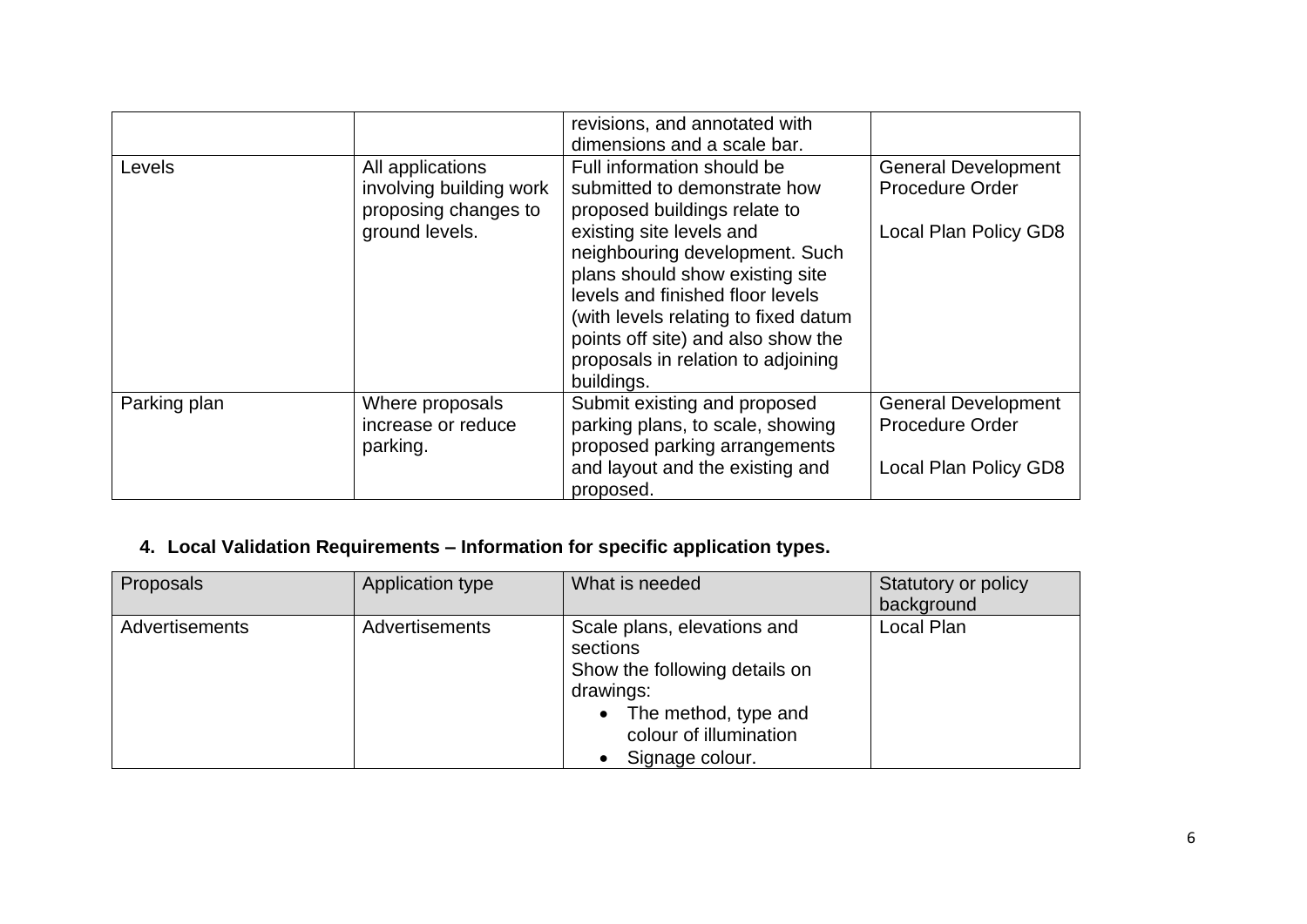|                         |                         | Is it externally or internally<br>$\bullet$<br>lit?<br>Type of lighting – spotlights,<br>trough lights, halo<br>illumination<br>The size of light fittings<br>Submit existing and<br>proposed sections through<br>any fascia or projecting sign<br>making sure the section is<br>cut through to show the<br>illumination at scale 1:20.                                                                                                                                                                                                 |                                                         |
|-------------------------|-------------------------|-----------------------------------------------------------------------------------------------------------------------------------------------------------------------------------------------------------------------------------------------------------------------------------------------------------------------------------------------------------------------------------------------------------------------------------------------------------------------------------------------------------------------------------------|---------------------------------------------------------|
| Listed building consent | Listed building consent | Alterations and extensions to a<br>listed building<br>Existing and proposed<br>internal elevations affected<br>by proposed work at scale<br>1:50<br><b>Existing and proposed</b><br>sections in cases involving<br>the removal or insertion of<br>floors, ceilings, and<br>alterations to staircases<br>Drawings of new or<br>replacements architectural<br>features, for example joinery<br>and cornices, at a minimum<br>scale of 1:20<br>Demolition of a listed<br>building<br>Show the location and<br>extent of demolition work on | <b>Listed Building</b><br>legislation and Local<br>Plan |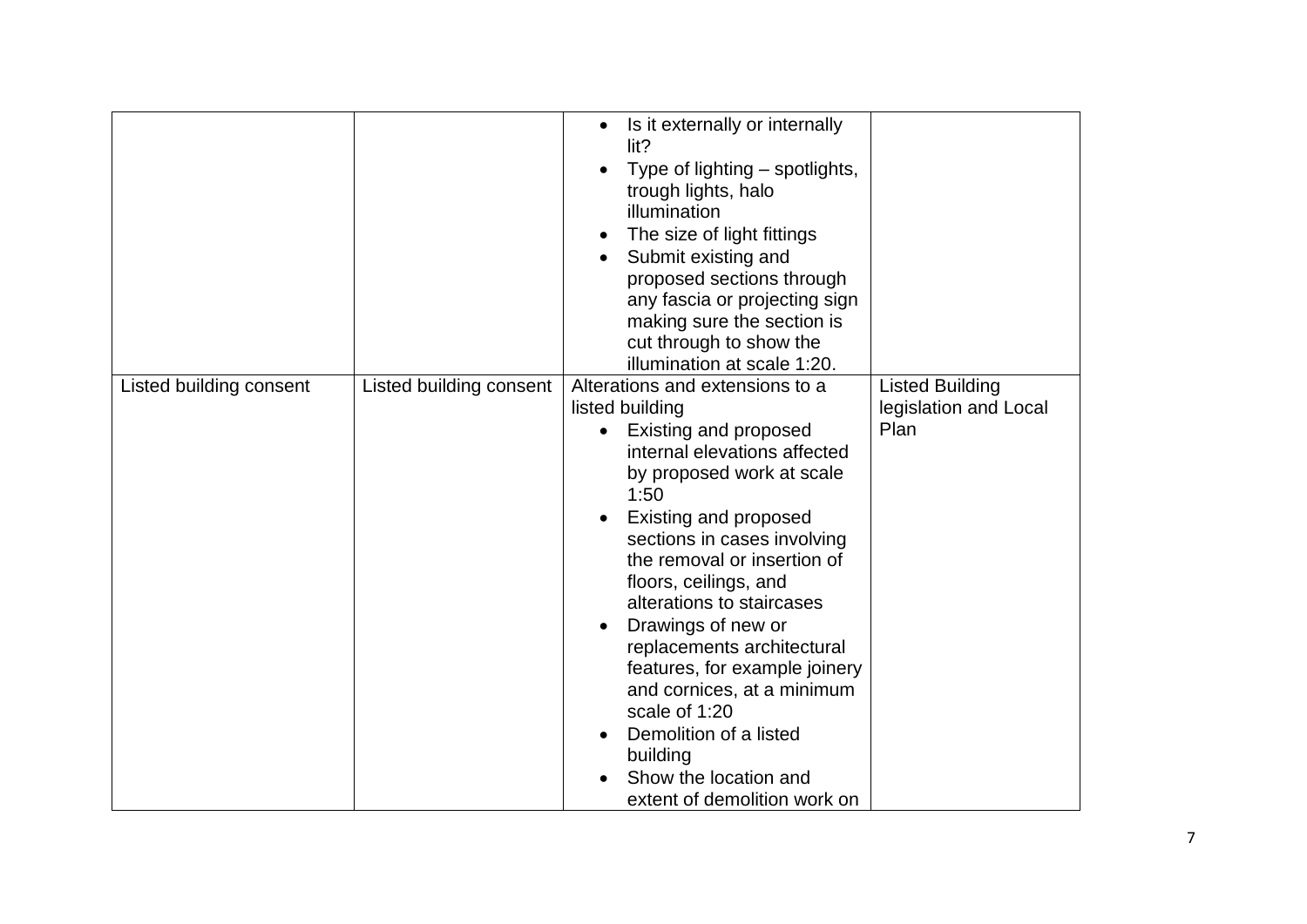|                                                                           |                         | existing plan and elevation<br>drawings either by labelling<br>or hatching.                                                                                                                                                     |                                                                                                   |
|---------------------------------------------------------------------------|-------------------------|---------------------------------------------------------------------------------------------------------------------------------------------------------------------------------------------------------------------------------|---------------------------------------------------------------------------------------------------|
| Lawful development<br>certificate for a proposed<br>building or use (LDC) | Various                 | Submit plans, including elevations<br>and sections at scale 1:100 or 1:50<br>that clearly show the full extent of<br>use or building works.                                                                                     | <b>General Development</b><br><b>Procedure Order</b>                                              |
| Permission in Principle                                                   | Permission in Principle | Details of location, land use and<br>amount of development proposed.                                                                                                                                                            | The Town and Country<br><b>Planning (Permission</b><br>in Principle)<br>(Amendment) Order<br>2017 |
| Outline planning<br>applications                                          | Various                 | Details of matters not reserved for<br>later approval (if consent is<br>granted).                                                                                                                                               | <b>Town and Country</b><br>Planning Act.                                                          |
| Non material amendments                                                   | Various                 | Submit drawings/plans/elevations/<br>and/or sections showing the<br>amendment which are being<br>sought, where necessary. A<br>schedule should be submitted<br>setting out the differences,<br>describing the changes proposed. | <b>General Development</b><br><b>Procedure Order</b>                                              |

# **5. Validation Requirements – Residential developments.**

| Proposals  | Application type       | What is needed         | Statutory or policy         |
|------------|------------------------|------------------------|-----------------------------|
|            |                        |                        | background                  |
| Affordable | Proposal for more than | A statement showing:   | NPPF <sub>64</sub>          |
| housing    | 10 dwellings.          | the mix of private and |                             |
| statement  |                        | affordable units with  | Local Plan Objective 1      |
|            |                        | numbers of bedrooms    | and policy H <sub>2</sub> . |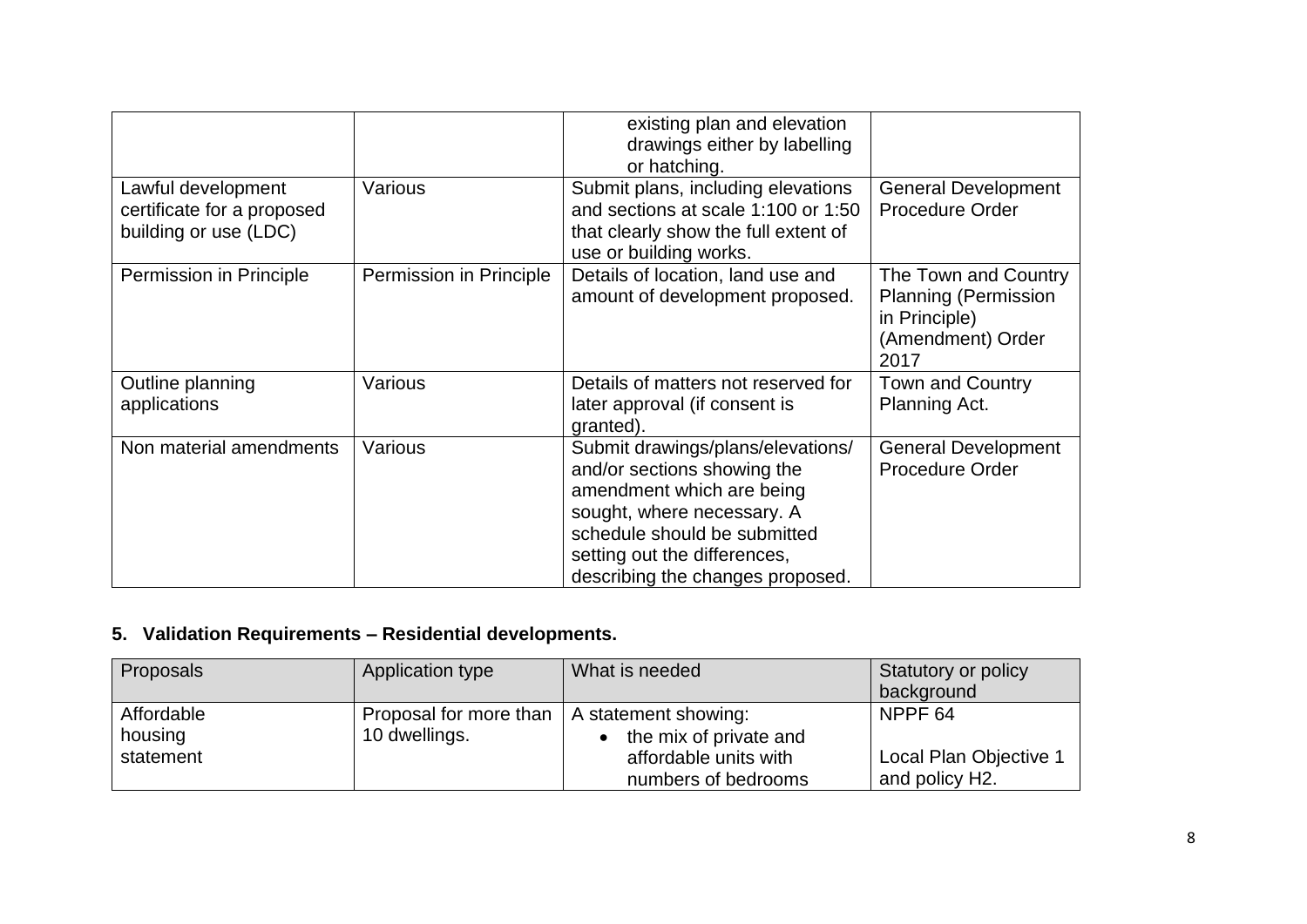|                                  |                                         | any different levels or types<br>of affordability or tenure for<br>different units you should<br>explain this clearly and fully<br>Location of affordable units. |                       |
|----------------------------------|-----------------------------------------|------------------------------------------------------------------------------------------------------------------------------------------------------------------|-----------------------|
| Statement of water<br>efficiency | Proposal for more than<br>10 dwellings. | A statement showing how<br>residential development is<br>designed to meet the higher water<br>efficiency standard of 110 litres/per<br>person/per day).          | Local Plan Policy H5. |

# **6. Validation Requirements – Information for Heritage proposals.**

| Requirement        | Application type                                                                                                                                                                                                                                         | What is needed                                                                                                                                                                                                                                                                                                                            | Statutory or policy<br>background |
|--------------------|----------------------------------------------------------------------------------------------------------------------------------------------------------------------------------------------------------------------------------------------------------|-------------------------------------------------------------------------------------------------------------------------------------------------------------------------------------------------------------------------------------------------------------------------------------------------------------------------------------------|-----------------------------------|
| Heritage statement | All listed building<br>consent applications<br>and applications which<br>impact on the setting<br>of listed buildings.<br>All proposals (other<br>than householder<br>applications) which<br>affect designated<br>heritage assets and<br>their settings. | Statement to include:<br>The significance of the<br>heritage asset affected<br>The contribution the setting<br>of heritage asset makes to<br>its significance (where<br>relevant)<br>The principles of and<br>justification for the proposed<br>works; and<br>The impact of the proposal<br>on the significance of the<br>heritage asset. | <b>NPPF 189</b><br>Local Plan     |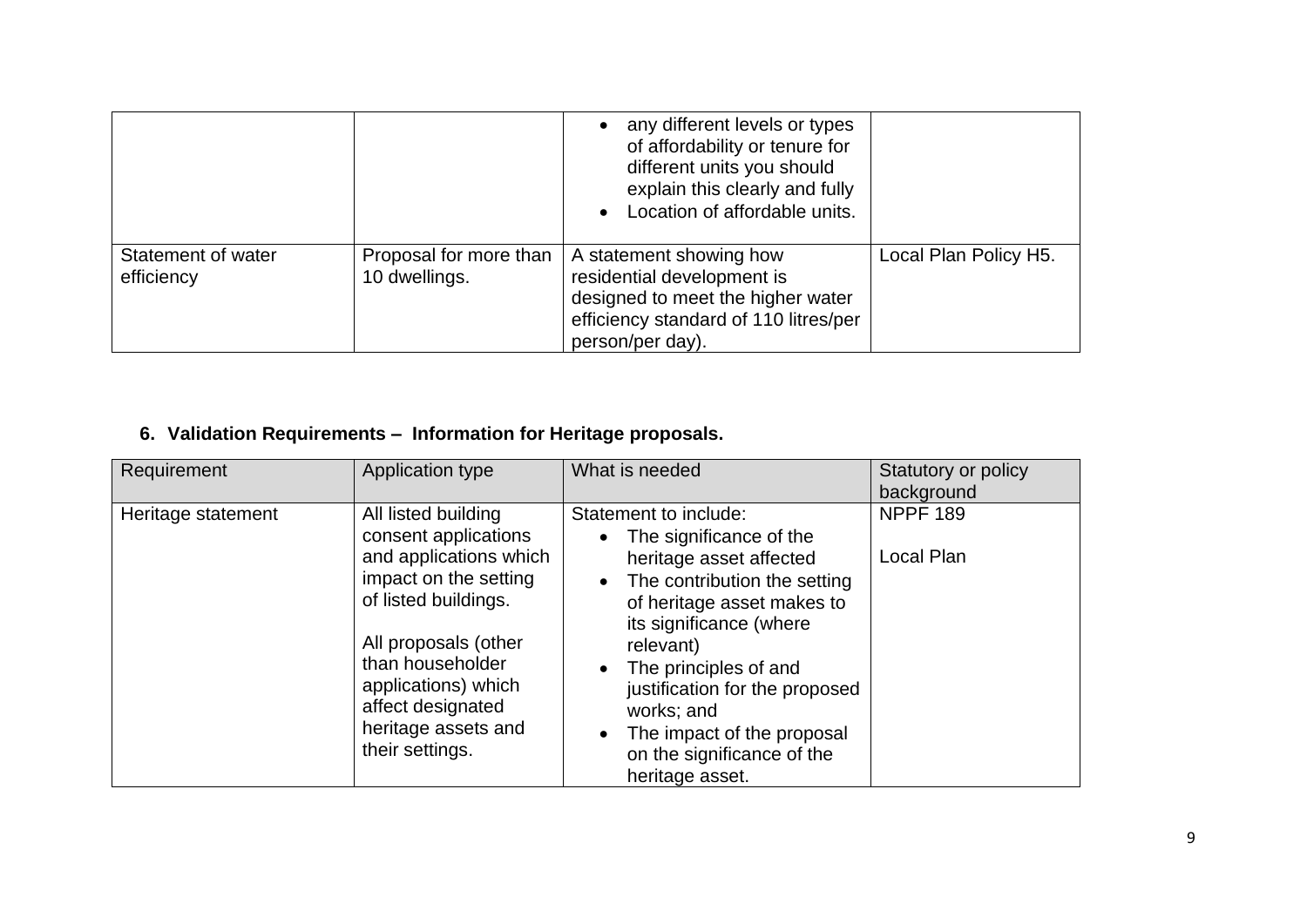| Schedule of works | a listed building. | Structural alterations to   Details on works such as removal<br>of any part of the building including                                                                                                                             | <b>NPPF 189</b> |
|-------------------|--------------------|-----------------------------------------------------------------------------------------------------------------------------------------------------------------------------------------------------------------------------------|-----------------|
|                   |                    | ceilings, partitions, fixtures and<br>fittings, indicate the location, extent<br>and character of the items to be<br>removed on the existing<br>elevations, plans and sections and<br>cross referenced to a schedule of<br>works. | Local Plan      |

### **7. Validation Requirements – Supporting Information (all relevant proposals).**

| Requirement                                                     | Application type                                                                                                                                                                                                                                | What is needed                                                                                                                                                                                                                                                                                                                                                                                                                                                                                                                                   | Statutory or policy<br>background |
|-----------------------------------------------------------------|-------------------------------------------------------------------------------------------------------------------------------------------------------------------------------------------------------------------------------------------------|--------------------------------------------------------------------------------------------------------------------------------------------------------------------------------------------------------------------------------------------------------------------------------------------------------------------------------------------------------------------------------------------------------------------------------------------------------------------------------------------------------------------------------------------------|-----------------------------------|
| Flood risk assessment<br>(FRA)<br>See www.gov.uk FRA<br>advice. | Planning applications<br>for development<br>proposals of one<br>hectare or greater in<br>Flood Zone 1 and all<br>development<br>proposals located in<br>Flood Zones 2 and 3<br>should be<br>accompanied by a<br><b>Flood Risk</b><br>Assessment | The information provided in the<br>flood risk assessment should be<br>credible and fit for purpose. Site-<br>specific flood risk assessments<br>should always be proportionate to<br>the degree of flood risk and make<br>optimum use of information already<br>available, including information in a<br>strategic flood risk assessment for<br>the area, and the interactive flood<br>risk maps available at: https://flood-<br>map-for-planning.service.gov.uk/.<br>A flood risk assessment should also<br>be appropriate to the scale, nature | NPPF 155-165<br>Local Plan        |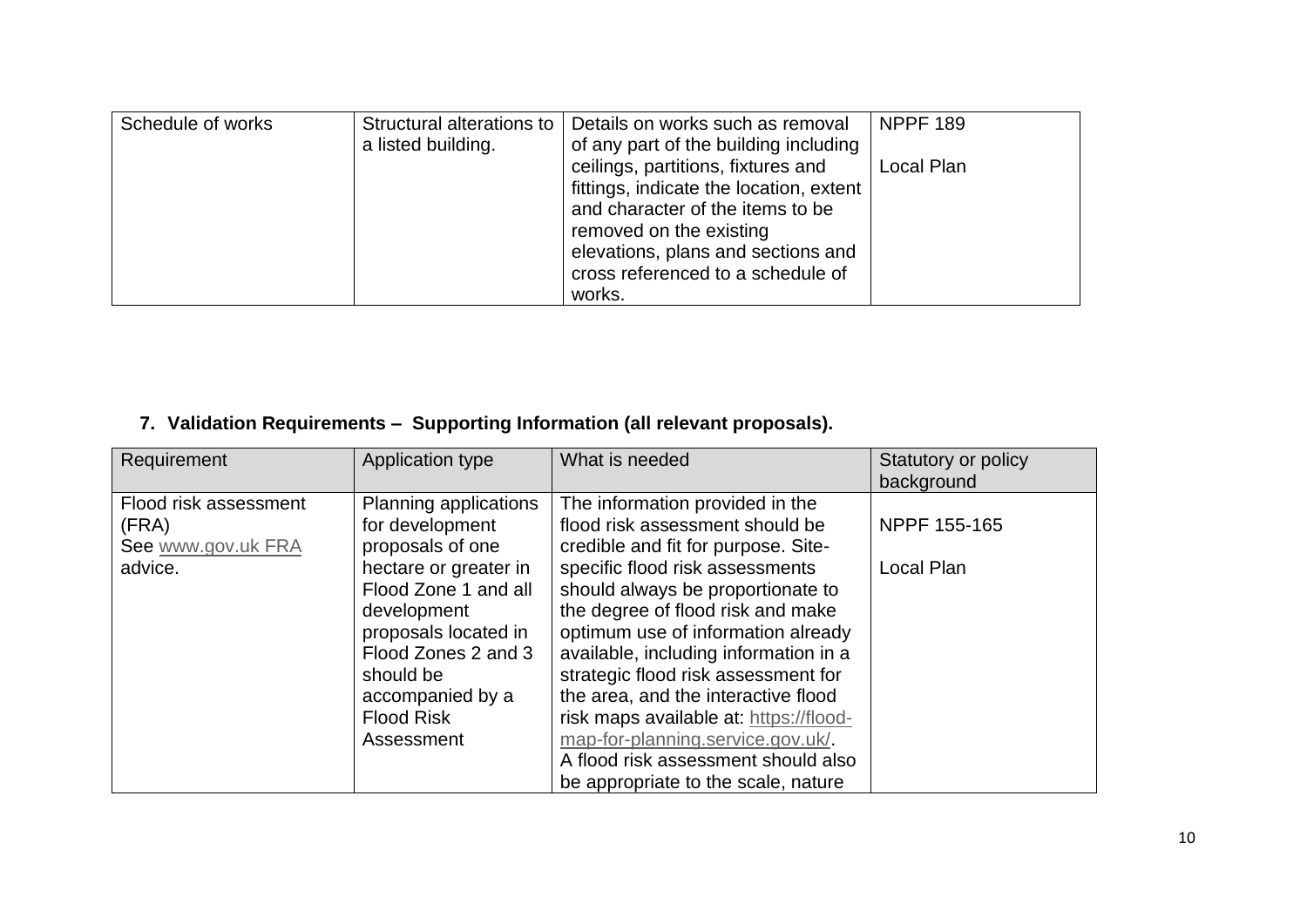|                         |                        | and location of the development.<br>See guidance at<br>https://www.gov.uk/guidance/flood-<br>risk-assessment-for-planning- |                         |
|-------------------------|------------------------|----------------------------------------------------------------------------------------------------------------------------|-------------------------|
|                         |                        | applications                                                                                                               |                         |
| Archaeological          | Proposals involving    | An archaeological desk top                                                                                                 | NPPF189                 |
| assessment              | disturbance of ground  | assessment to include a field                                                                                              | Local Plan              |
|                         | within an area of      | evaluation report.                                                                                                         |                         |
|                         | archaeological         | Note: Where works are proposed to                                                                                          |                         |
|                         | potential              | a Scheduled Monument this                                                                                                  |                         |
|                         |                        | requires separate Scheduled                                                                                                |                         |
|                         |                        | <b>Monument Consent</b>                                                                                                    |                         |
| Mineral assessment      | Major development      | Require a mineral assessment of                                                                                            | Leicestershire Minerals |
|                         | within a mineral       | the effect of the proposed                                                                                                 | and Waste Local Plan    |
|                         | safeguarding area.     | development on the mineral                                                                                                 | 2019-2031               |
|                         |                        | resource beneath or adjacent to it                                                                                         |                         |
|                         |                        | within the defined Mineral                                                                                                 |                         |
|                         |                        | Safeguarding Areas.                                                                                                        |                         |
| Viability assessment    | Major development if   | Details of scheme viability and s106                                                                                       | Local Plan policy IN1   |
|                         | viability is an issue. | contributions to mitigate its impact.                                                                                      |                         |
| Lighting assessment     | Proposals including    | The assessment should include a                                                                                            | Local Plan policy GD8   |
|                         | significant            | layout plan with lightning intensity,                                                                                      |                         |
|                         | floodlighting.         | orientation and lighting spill.                                                                                            |                         |
| Noise Impact Assessment | Major proposals        | The assessment should include                                                                                              | Local Plan policy GD8   |
|                         | which may have a       | background and expected noise                                                                                              |                         |
|                         | noise impact on        | levels, with reference to appropriate                                                                                      |                         |
|                         | residential amenity.   | WHO or other guidelines and any                                                                                            |                         |
|                         |                        | mitigation.                                                                                                                |                         |
| Sustainable Drainage    | Major development      | Details of the implementation,                                                                                             | NPPF 155-165            |
| Systems (SDS)           |                        | adaption, maintenance and                                                                                                  |                         |
|                         |                        | management of a sustainable                                                                                                | Local Plan              |
|                         |                        | drainage system.                                                                                                           |                         |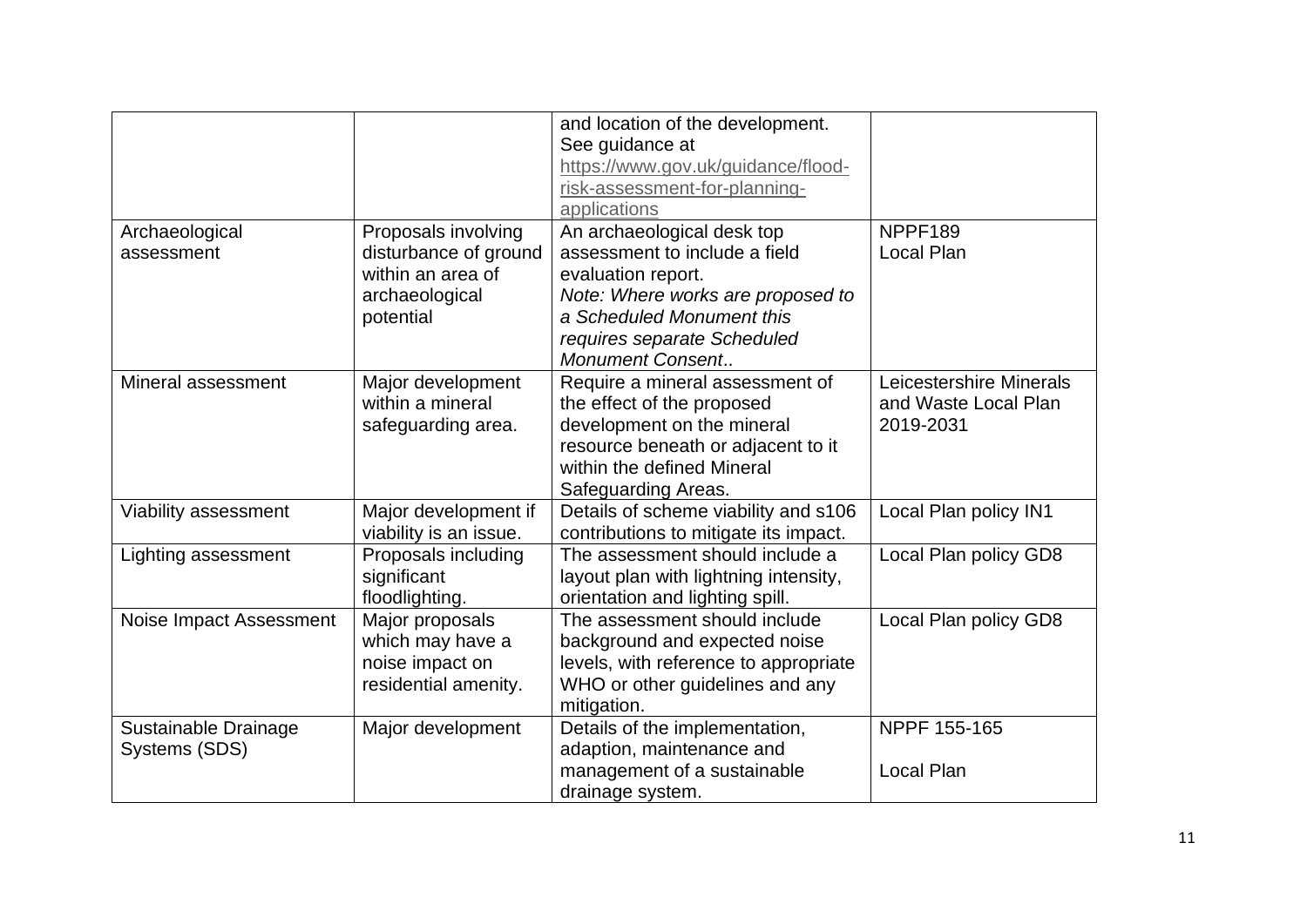|                                                                   |                   | Key elements that should be<br>detailed are:<br>Identification of a sustainable<br>surface water outfall in accordance.<br>Where infiltration drainage is<br>provided, suitable infiltration test<br>results (BRE365, or equivalent)<br>where testing has not be carried out<br>an alternative connection point<br>should be identified the ensure<br>continuity of design subject to later<br>infiltration test results.<br>Where a connection to the<br>sewers is proposed evidence that<br>consultation with the sewerage<br>undertaker is provided and that<br>adequate foul water treatment and<br>disposal facilities available. |                            |
|-------------------------------------------------------------------|-------------------|----------------------------------------------------------------------------------------------------------------------------------------------------------------------------------------------------------------------------------------------------------------------------------------------------------------------------------------------------------------------------------------------------------------------------------------------------------------------------------------------------------------------------------------------------------------------------------------------------------------------------------------|----------------------------|
| Mitigating climate change<br>statement                            | Major development | Details of measures to mitigate<br>climate change as potentially set out                                                                                                                                                                                                                                                                                                                                                                                                                                                                                                                                                               | Local Plan CC1             |
| Transport statement or<br>transport assessment and<br>travel plan | Major development | at Local Plan policy CC1 (a) - (g).<br>Full details of what the reports<br>should contain and consider are<br>given in the Leicestershire<br><b>Highways Design Guide:</b><br>https://resources.leicestershire.gov.<br>uk/environment-and-<br>planning/planning/leicestershire-<br>highway-design-guide.                                                                                                                                                                                                                                                                                                                               | NPPF 108-111<br>Local Plan |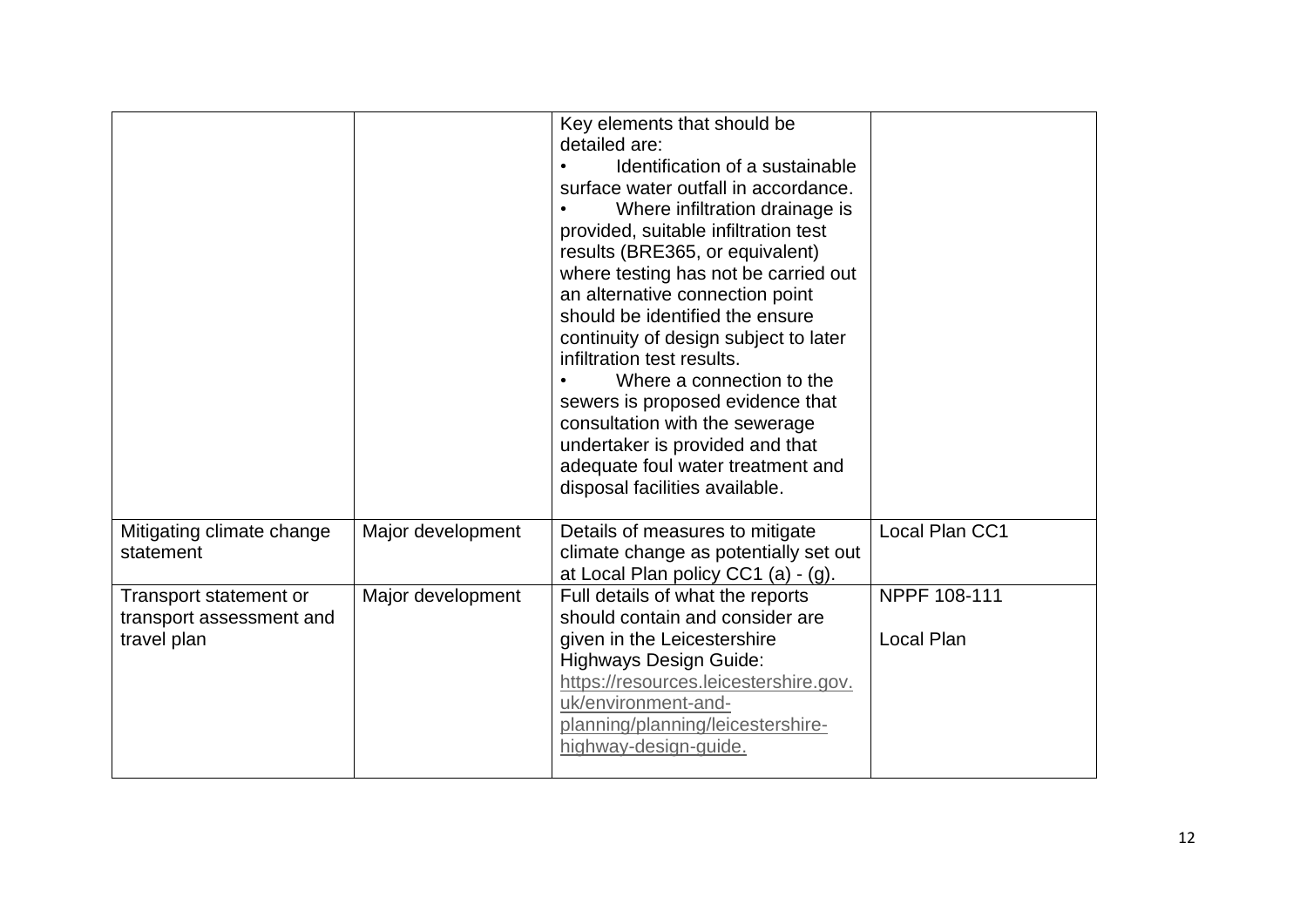|                                                                    |                                                                                                                                                                                                                                | TA for impacts on the trunk highway<br>network to use good practice of<br>Department for Transport (DfT)<br><b>Guidance on Transport Assessment</b><br>and Circular 02/2013.<br>This shall include public rights of<br>way including bridleways if<br>impacted.                                                                                                                                                                  |                                  |
|--------------------------------------------------------------------|--------------------------------------------------------------------------------------------------------------------------------------------------------------------------------------------------------------------------------|----------------------------------------------------------------------------------------------------------------------------------------------------------------------------------------------------------------------------------------------------------------------------------------------------------------------------------------------------------------------------------------------------------------------------------|----------------------------------|
| Retail impact assessment                                           | Retail development<br>over 2,500 square<br>metres gross floor<br>space                                                                                                                                                         | Assessment of impact on town<br>centre vitality, see paragraph 29 of<br>NPPF.                                                                                                                                                                                                                                                                                                                                                    | NPPF <sub>89</sub><br>Local Plan |
| Tree survey/arboricultural<br>statement and landscaping<br>schemes | If there are trees<br>within the application<br>site or on adjacent<br>sites including street<br>trees<br>All applications that<br>include external<br>space must be<br>accompanied by a<br>detailed scheme for<br>landscaping | Tree survey and arboricultural<br>statement<br>The applicant will need to provide<br>information about:<br>Species, spread, roots and<br>position of trees<br>Which tree you are proposing<br>to fell, and which are to be<br>retrained<br>Which trees will be affected in<br>$\bullet$<br>any way by the proposed<br>development, and<br>The measures that will be<br>$\bullet$<br>used to protect them during<br>construction. | <b>NPPF 175</b><br>Local Plan    |
|                                                                    |                                                                                                                                                                                                                                | <b>Landscaping Scheme</b><br>This should include trees to be<br>removed within the plans and                                                                                                                                                                                                                                                                                                                                     |                                  |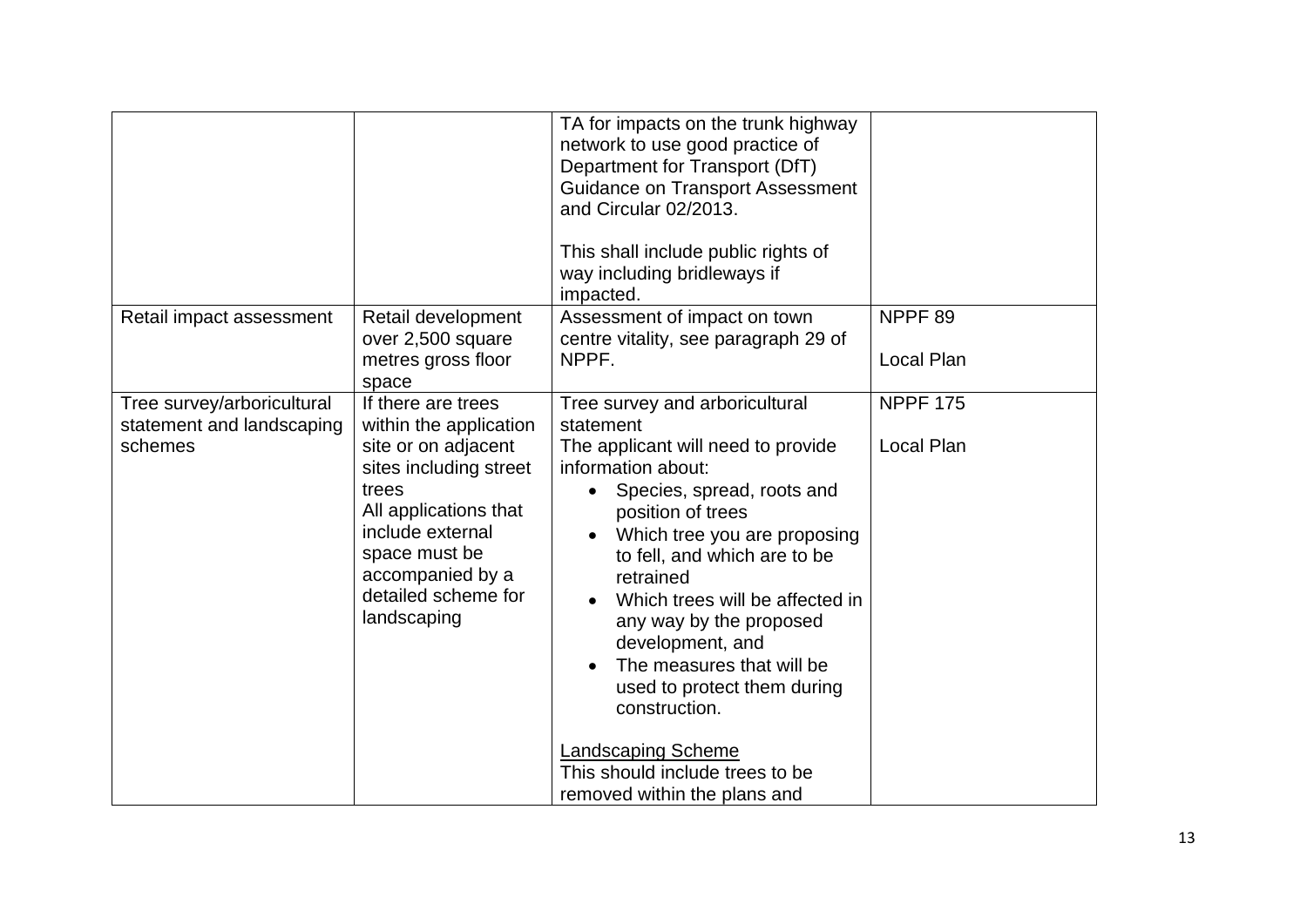|                           |                             | should clearly differentiate between  |             |
|---------------------------|-----------------------------|---------------------------------------|-------------|
|                           |                             |                                       |             |
|                           |                             | retained existing trees and those     |             |
|                           |                             | proposed.                             |             |
|                           |                             | The applicant must provide details    |             |
|                           |                             | of the planting of trees and/or       |             |
|                           |                             | shrubs, surface materials, boundary   |             |
|                           |                             | screen walls and fences.              |             |
|                           |                             | The scheme would describe the:        |             |
|                           |                             | <b>Materials</b>                      |             |
|                           |                             | <b>Species</b>                        |             |
|                           |                             | Tree and plant sixes,                 |             |
|                           |                             | numbers and planting                  |             |
|                           |                             | densities                             |             |
|                           |                             | Levels, gradients and any             |             |
|                           |                             | earthworks required                   |             |
|                           |                             | Proposed timing of the                |             |
|                           |                             | implementation of the scheme.         |             |
| Landscape & Visual impact | Major development           | Assessment to meet guidelines of      | NPPF170     |
| assessment                | having significant          | the Landscape Institute and the       |             |
|                           | visual effects              | Institute of Environmental            | Local Plan  |
|                           |                             | Management and Assessment or          |             |
|                           |                             | similar standard.                     |             |
| Biodiversity survey and   | Proposals likely to         | The survey to an appropriate level    |             |
| report/ecological         | affect species              | of scope and detail and should:       | <b>NPPF</b> |
| survey/protected species  | protected under the         | Record which species are<br>$\bullet$ |             |
| survey and report         | <b>Wildlife and</b>         | present and identify their            | Local Plan  |
|                           | Countryside Act 1981        | numbers (may be                       |             |
|                           | (as amended), the           |                                       |             |
|                           | Conservation of             | approximate)                          |             |
|                           |                             | Map their distribution and use        |             |
|                           | <b>Habitats and Species</b> | of the area, site, structure or       |             |
|                           | Regulations 2010,           | feature (for example, for             |             |